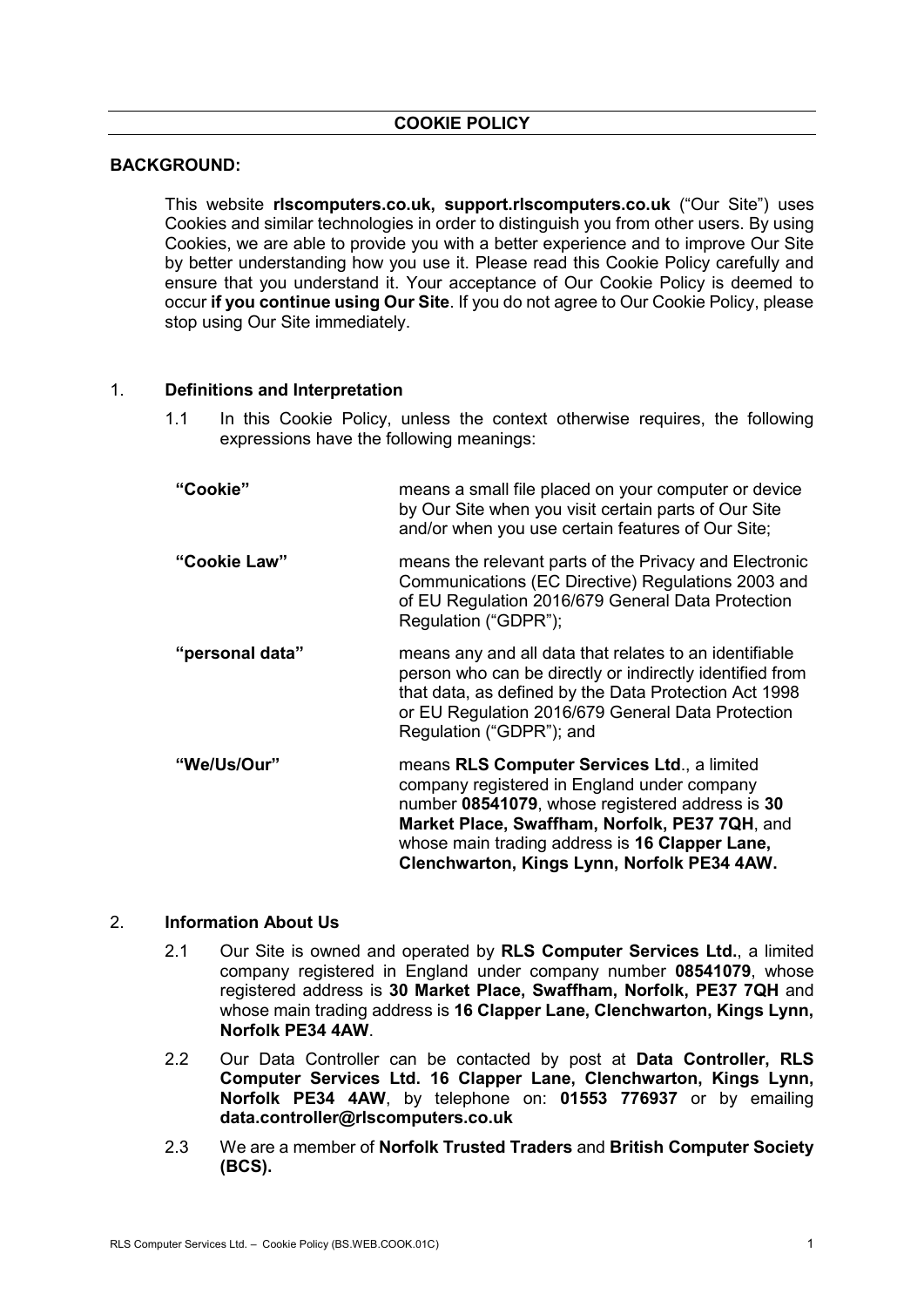## 3. **How Does Our Site Use Cookies?**

- 3.1 Our Site may place and access certain first party Cookies on your computer or device. First party Cookies are those placed directly by Us and are used only by Us. We use Cookies to facilitate and improve your experience of Our Site and to provide and improve Our products and services. We have carefully chosen these Cookies and have taken steps to ensure that your privacy and personal data is protected and respected at all times.
- 3.2 By using Our Site, you may also receive certain third-party Cookies on your computer or device. Third party Cookies are those placed by websites, services, and/or parties other than Us. Third party Cookies are used on Our Site for **Facebook, YouTube, LinkedIn, MailChimp, Survey Monkey** and **Twitter**. For more details, please refer to section 4 below.
- 3.3 All Cookies used by and on Our Site are used in accordance with current Cookie Law. We may use some or all of the following types of Cookie:
	- 3.3.1 Strictly Necessary Cookies

A Cookie falls into this category if it is essential to the operation of Our Site, supporting functions such as logging in, your shopping basket, and payment transactions.

3.3.2 Analytics Cookies

It is important for Us to understand how you use Our Site, for example, how efficiently you are able to navigate around it, and what features you use. Analytics Cookies enable us to gather this information, helping Us to improve Our Site and your experience of it.

3.3.3 Functionality Cookies

Functionality Cookies enable Us to provide additional functions to you on Our Site such as personalisation and remembering your saved preferences. Some functionality Cookies may also be strictly necessary Cookies, but not all necessarily fall into that category.

3.3.4 Targeting Cookies

It is important for Us to know when and how often you visit Our Site, and which parts of it you have used (including which pages you have visited and which links you have visited). As with analytics Cookies, this information helps us to better understand you and, in turn, to make Our Site and advertising more relevant to your interests. Some information gathered by targeting Cookies may also be shared with third parties.

3.3.5 Third Party Cookies

Third party Cookies are not placed by Us; instead, they are placed by third parties that provide services to Us and/or to you. Third party Cookies may be used by advertising services to serve up tailored advertising to you on Our Site, or by third parties providing analytics services to Us (these Cookies will work in the same way as analytics Cookies described above).

3.3.6 Persistent Cookies

Any of the above types of Cookie may be a persistent Cookie. Persistent Cookies are those which remain on your computer or device for a predetermined period and are activated each time you visit Our Site.

3.3.7 Session Cookies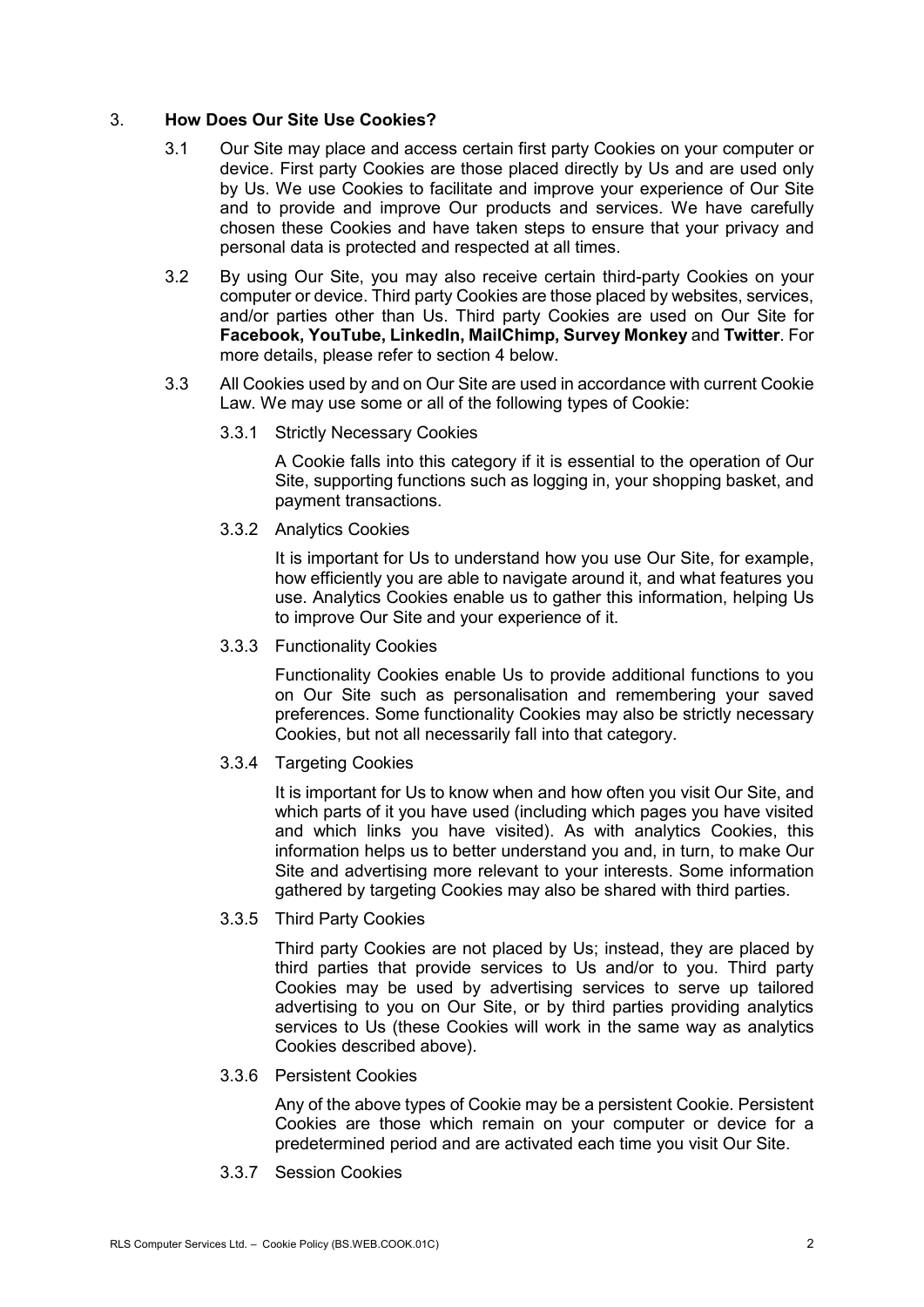Any of the above types of Cookie may be a session Cookie. Session Cookies are temporary and only remain on your computer or device from the point at which you visit Our Site until you close your browser. Session Cookies are deleted when you close your browser.

- 3.4 Cookies on Our Site are not permanent and will expire after the session ends**.**
- 3.5 For more details of the personal data that We collect and use, the measures we have in place to protect personal data, your legal rights, and our legal obligations, please refer to our Privacy Policy http://www.rlscomputers.co.uk/legal/privacy.php.
- 3.6 For more specific details of the Cookies that We use, please refer to the table below.

# 4. **What Cookies Does Our Site Use?**

4.1 The following first party Cookies may be placed on your computer or device:

| <b>Name of Cookie</b> | <b>Purpose</b>                 | <b>Strictly Necessary</b> |
|-----------------------|--------------------------------|---------------------------|
| SupportEmail          | The Local Branch Support Email | Yes                       |
| SupportTel            | The Local Branch Support Tel   | Yes                       |
| custFC                | The Local Branch Name          | Yes                       |
| custFID               | The Local Branch ID            | Yes                       |
| custUID               | User ID                        | Yes                       |
| custaccref            | <b>Customer Account Ref</b>    | Yes                       |
| custallowed           | <b>Customer Authentication</b> | Yes                       |
| custemail             | <b>Customer Email</b>          | Yes                       |
| custname              | <b>Customer Name</b>           | Yes                       |
| custtel               | <b>Customer Tel</b>            | Yes                       |
| Custtype              | <b>Customer Type</b>           | Yes                       |
| civicCookieControl    | <b>Cookie Consent Notice</b>   | Yes                       |

4.2 The following third-party Cookies may be placed on your computer or device, you can find their cookie policies here:

| <b>Provider</b>                | <b>Information</b>                                                 | <b>Strictly</b><br><b>Necessary</b> |
|--------------------------------|--------------------------------------------------------------------|-------------------------------------|
| <b>Facebook</b>                | https://www.facebook.com/policies/cookies/                         | No.                                 |
| <b>Twitter</b>                 | https://help.twitter.com/en/rules-and-policies/twitter-<br>cookies | No.                                 |
| YouTube                        | https://policies.google.com/technologies/cookies                   | No.                                 |
| LinkedIn                       | https://www.linkedin.com/legal/cookie-policy                       | No.                                 |
| <b>MailChimp</b>               | https://mailchimp.com/legal/cookies/                               | No.                                 |
| <b>Survey</b><br><b>Monkey</b> | https://www.surveymonkey.com/mp/legal/cookies/                     | No                                  |

4.3 Our Site may use analytics services. Website analytics refers to a set of tools used to collect and analyse anonymous usage information, enabling Us to better understand how Our Site is used. This, in turn, enables Us to improve Our Site and the products and services offered through it. You do not have to allow Us to use these Cookies, however whilst Our use of them does not pose any risk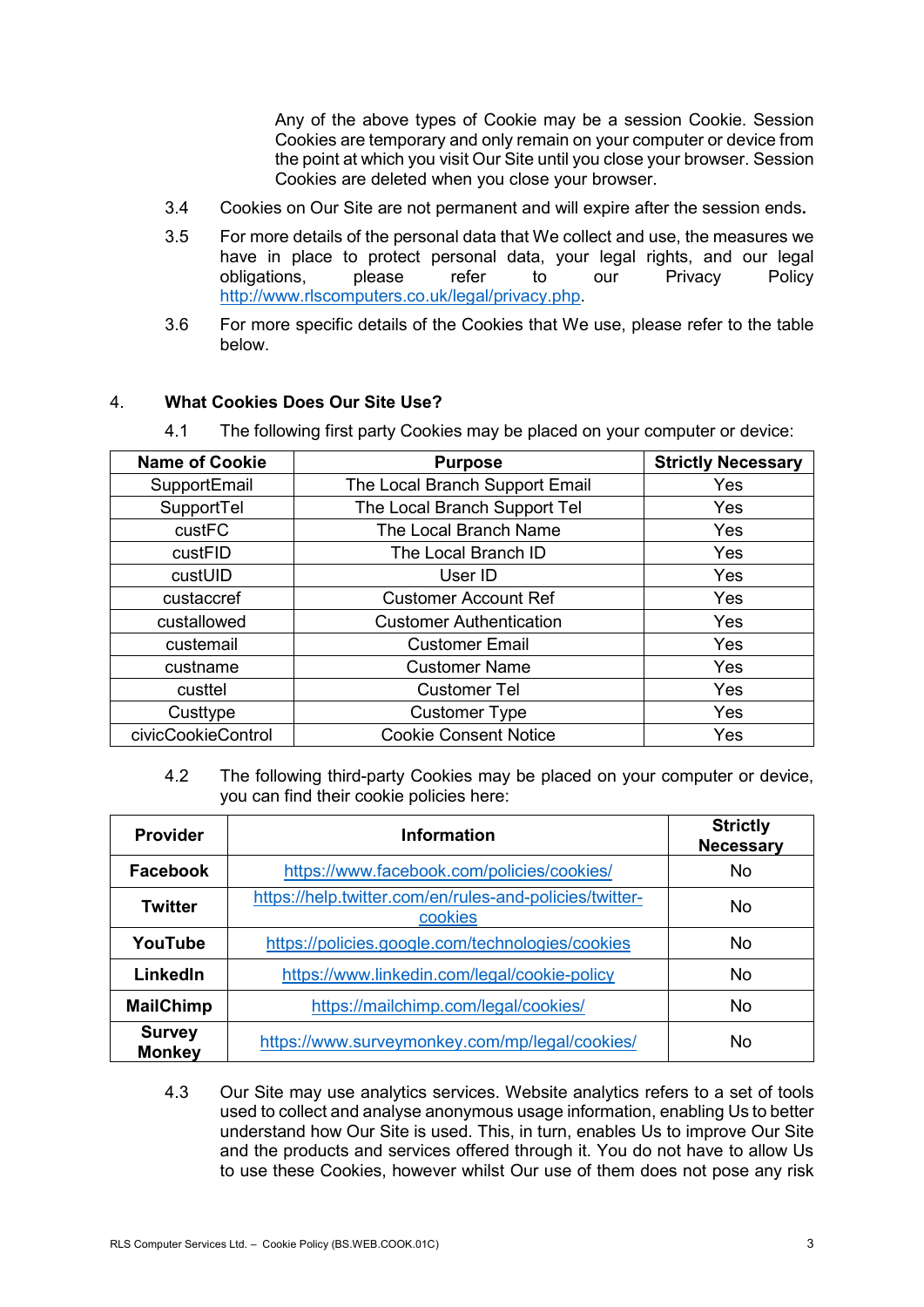to your privacy or your safe use of Our Site, it does enable Us to continually improve Our Site, making it a better and more useful experience for you.

### 5. **Consent and Control**

- 5.1 Before Cookies are placed on your computer or device, you will be shown a **Cookie Control Message** requesting your consent to set those Cookies. By giving your consent to the placing of Cookies you are enabling Us to provide the best possible experience and service to you. You may, if you wish, deny consent to the placing of Cookies; however certain features of Our Site may not function fully or as intended. You will be given the opportunity to allow and/or deny different categories of Cookie that We use.
- 5.2 In addition to the controls that We provide, you can choose to enable or disable Cookies in your internet browser. Most internet browsers also enable you to choose whether you wish to disable all Cookies or only third-party Cookies. By default, most internet browsers accept Cookies, but this can be changed. For further details, please consult the help menu in your internet browser or the documentation that came with your device.
- 5.3 The links below provide instructions on how to control Cookies in all mainstream browsers:
	- 5.3.1 Google Chrome: https://support.google.com/chrome/answer/95647?hl=en-GB
	- 5.3.2 Microsoft Internet Explorer: https://support.microsoft.com/enus/kb/278835
	- 5.3.3 Microsoft Edge: https://support.microsoft.com/engb/products/microsoft-edge (Please note that there are no specific instructions at this time, but Microsoft support will be able to assist)
	- 5.3.4 Safari (macOS): https://support.apple.com/kb/PH21411?viewlocale=en\_GB&locale=en GB
	- 5.3.5 Safari (iOS): https://support.apple.com/en-gb/HT201265
	- 5.3.6 Mozilla Firefox: https://support.mozilla.org/en-US/kb/enable-anddisable-Cookies-website-preferences
	- 5.3.7 Android: https://support.google.com/chrome/answer/95647?co=GENIE.Platform %3DAndroid&hl=en (Please refer to your device's documentation for manufacturers' own browsers)

## 6. **Changes to this Cookie Policy**

- 6.1 We may alter this Cookie Policy at any time. Any such changes will become binding on you on your first use of Our Site after the changes have been made. You are therefore advised to check this page from time to time.
- 6.2 In the event of any conflict between the current version of this Cookie Policy and any previous version(s), the provisions current and in effect shall prevail unless it is expressly stated otherwise.